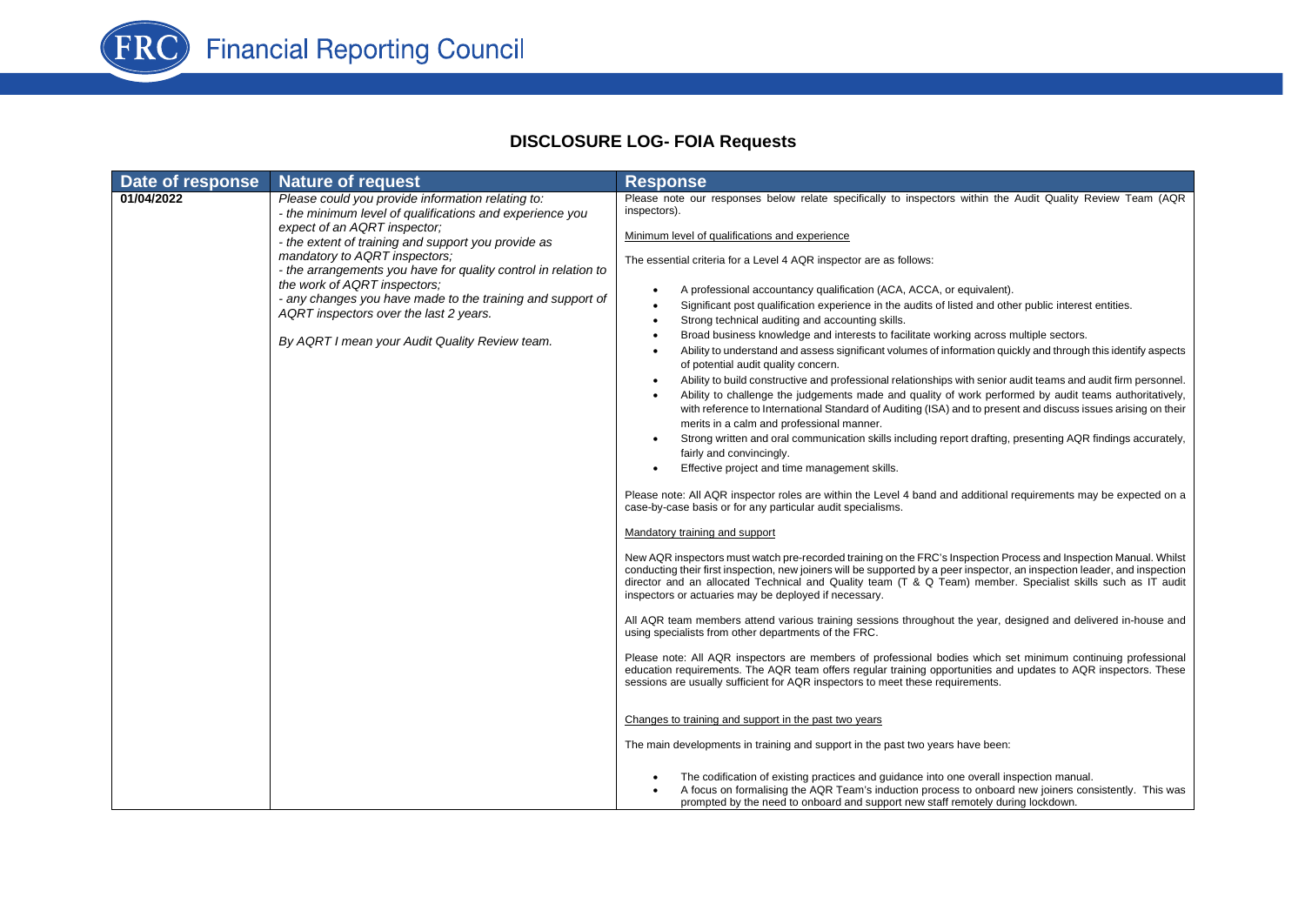

| Date of response | <b>Nature of request</b>                                                                                                                                                                                                                                                                                                                                                                                                                                                                                                                                                                                                                                                                                                                                                                                                                                                                                                                                                              | <b>Response</b>                                                                                                                                                                                                                                                                                                                                                                                                                                                                                                                                                                                                                                                                                                                                                                                                                                                                                                                                                                                                                                                                                                                                                                                                                                                                                                                                                                                                                                                                                                                                     |
|------------------|---------------------------------------------------------------------------------------------------------------------------------------------------------------------------------------------------------------------------------------------------------------------------------------------------------------------------------------------------------------------------------------------------------------------------------------------------------------------------------------------------------------------------------------------------------------------------------------------------------------------------------------------------------------------------------------------------------------------------------------------------------------------------------------------------------------------------------------------------------------------------------------------------------------------------------------------------------------------------------------|-----------------------------------------------------------------------------------------------------------------------------------------------------------------------------------------------------------------------------------------------------------------------------------------------------------------------------------------------------------------------------------------------------------------------------------------------------------------------------------------------------------------------------------------------------------------------------------------------------------------------------------------------------------------------------------------------------------------------------------------------------------------------------------------------------------------------------------------------------------------------------------------------------------------------------------------------------------------------------------------------------------------------------------------------------------------------------------------------------------------------------------------------------------------------------------------------------------------------------------------------------------------------------------------------------------------------------------------------------------------------------------------------------------------------------------------------------------------------------------------------------------------------------------------------------|
|                  |                                                                                                                                                                                                                                                                                                                                                                                                                                                                                                                                                                                                                                                                                                                                                                                                                                                                                                                                                                                       | The recording of training sessions for future access by new joiners, those that missed sessions or as<br>refreshers.<br>The T&Q team has recently been expanded to provide additional capacity.<br>Increased training in specialised areas such as financial services audit.<br>Quality control arrangements for AQR inspectors' work<br>All inspection work is reviewed in detail by a more senior team member, normally either the Inspection Leader or a<br>Senior Inspector. An Inspection Director will also be involved/consulted in cases where this is considered appropriate.<br>This includes a review of the detailed planning and scoping for each inspection at the outset and consideration of the<br>key findings identified and quality grading decisions.<br>A Primary Quality Control (Primary QC) reviewer from the AQR T&Q Team is appointed for each review, to be<br>consulted throughout the review as appropriate.<br>A Quality Control (QC) Panel is held for higher-risk reviews and those with key findings where improvements are<br>required. This involves a second member of the T&Q team alongside the Inspection Team, Inspections Director and<br>Primary QC reviewer. Reviews not determined to be higher-risk, or where the quality assessment if one of limited<br>improvements or good, are reviewed by a single member of the T&Q team.<br>A final Executive Review of each draft report and supporting papers is carried out by the AQR Director, T&Q Director<br>or another senior member of the T&Q team. |
| 31/03/2022       | We are submitting this Freedom of Information request to<br>your Organisation in order to obtain information regarding<br>whether you have any current insurances in force. Please<br>could you therefore respond to the following: -<br>Please confirm the name, position and contact<br>details (telephone number and email address) of the person<br>responsible for arranging and administering the Authority's<br><i>insurances.</i><br>Which classes of commercial insurance do the<br>$\bullet$<br>Authority currently procure? When are these policies due<br>for renewal?<br>How much does the Authority spend annually on<br><i>its insurance premium?</i><br>Please confirm the name of the Authority's current<br>insurance broker/advisor (if applicable).<br>When was the contract for insurance broking<br>services last reviewed/tendered?<br>When will the current contract for insurance<br>brokerage services expire? Is this subject to a potential<br>extension? | Procurement related activities are overseen by the FRC's Procurement Team, who can be contacted<br>by email: Procurement@frc.org.uk and by telephone: 02074923000.<br>The rest of the information relating to the FRC's commercial insurance is exempt from disclosure<br>under section 21 of the Act as it is reasonably accessible to you. This is an absolute exemption which<br>means the public interest does not need to be considered. More details about this exemption is<br>provided in Annex A.<br>The information requested is available on the Contracts Finder website, accessible here:<br>https://www.contractsfinder.service.gov.uk/Notice/3e370f81-17bd-4ca4-8b2a-98af7d62be01                                                                                                                                                                                                                                                                                                                                                                                                                                                                                                                                                                                                                                                                                                                                                                                                                                                    |
| 30/03/2022       | A list of all the applicants to become a<br>1.<br>signatory to the stewardship code who were<br>rejected for the September and March updates to<br>the signatory list - please can this list make clear                                                                                                                                                                                                                                                                                                                                                                                                                                                                                                                                                                                                                                                                                                                                                                               | We are unable to provide you with a list of all unsuccessful applicants, individual feedback or any<br>correspondence between those firms and the FRC. We consider that section 43 (Commercial interests)<br>of the Act applies as disclosure of the names, feedback and correspondence, would be likely to<br>prejudice the commercial interests of the firms in question. In addition, the correspondence sent<br>between the FRC and the relevant firms was sent in confidence. Therefore, we consider that section 41                                                                                                                                                                                                                                                                                                                                                                                                                                                                                                                                                                                                                                                                                                                                                                                                                                                                                                                                                                                                                           |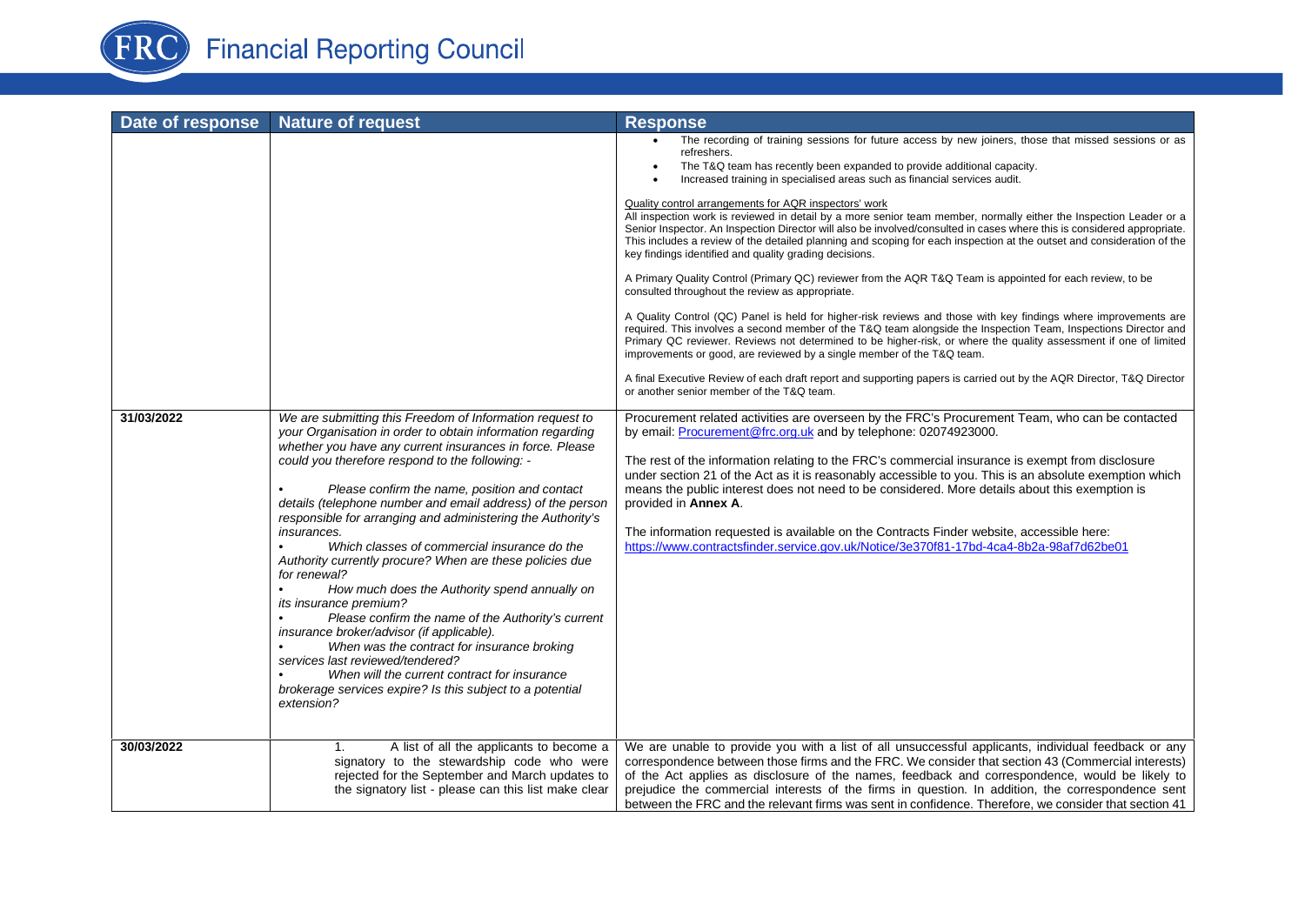

|            | <b>Nature of request</b>                                                                                                                                                                                                                                                                                                                                                                                                                                                                                                                                                                                                | <b>Response</b>                                                                                                                                                                                                                                                                                                                                                                                                                                                                                                                                                                                                                                                                                       |
|------------|-------------------------------------------------------------------------------------------------------------------------------------------------------------------------------------------------------------------------------------------------------------------------------------------------------------------------------------------------------------------------------------------------------------------------------------------------------------------------------------------------------------------------------------------------------------------------------------------------------------------------|-------------------------------------------------------------------------------------------------------------------------------------------------------------------------------------------------------------------------------------------------------------------------------------------------------------------------------------------------------------------------------------------------------------------------------------------------------------------------------------------------------------------------------------------------------------------------------------------------------------------------------------------------------------------------------------------------------|
|            | whether an applicant was rejected from the<br>September or March updates, or both.<br>A copy of the individual feedback sent to<br>2.<br>failed applicants for both updates, as well as any<br>subsequent email correspondence<br>from<br>applicants relating to their failed application.<br>A copy of any general feedback<br>3.<br>circulated to applicants.                                                                                                                                                                                                                                                         | (Information provided in confidence) of the Act applies. For a detailed explanation of why these<br>exemptions apply, please refer to Annex A below. In relation to your third request, we published and<br>unsuccessful<br>emailed<br>the<br>following<br>information<br>all<br>applicants.<br>to<br>https://www.frc.org.uk/getattachment/afd3c2de-b13e-4f9a-b6dd-f08e9260dd92/FRC-advice-for-<br>October-2021-Stewardship-Code-applications.pdf                                                                                                                                                                                                                                                     |
| 09/03/2022 | Under the Freedom of Information Act I'm writing for<br>information in relation to the total fines of £13.5M levied on<br>KPMG & David Costley-Wood re Silentnight.<br>Whilst there's much information on your website, I can't find<br>what I'm looking for, namely the detailed reference in your<br>constitution or similar that required you to pay over the<br>whole of the £13.5M to the ICAEW; or did you have any<br>discretion in that respect? Can you please send me<br>electronically the relevant documentation and also let me<br>know whether the £2.45M costs recovered were also paid<br>to the ICAEW. | We have interpreted the first part of your request to mean you seek a copy of the information contained<br>within any relevant document that requires fines collected by the FRC in connection with any<br>Accountancy Scheme investigation generally and not limited specifically the fine mentioned in your<br>request, to be paid to the relevant RSB involved in funding the investigation.<br>We can confirm that there is a requirement for the FRC to pay any monies collected through fines to<br>the relevant RSB. We have extracted the relevant information and included it at Annex A.<br>We can also confirm that in relation to Silentnight, the case costs were returned to the ICAEW. |
| 18/02/2022 | "total number of whistleblower reports received in the time<br>periods specified in the original request"<br>The time period specified in your previous FOIA request is<br>for year ending 30.09.2021 and for the previous five years.                                                                                                                                                                                                                                                                                                                                                                                  | The information requested is exempt from disclosure under section 21 of the Act as it is reasonably<br>accessible to you. This is an absolute exemption which means that the public interest does not need<br>to be considered. More details about this exemption is provided in Annex A.<br>The total number of whistleblower reports received by the FRC from 2016 to 2021 is available in the<br>FRC's Annual Reports, accessible here:<br>https://www.frc.org.uk/search?searchtext=annual+report&searchmode=anyword                                                                                                                                                                               |
| 11/02/2022 | I am writing in respect of your finance solution. Could you<br>kindly help me out with the below information?<br>1. What ERP (Enterprise Resource Management) or<br>Finance system is currently used at FRC?<br>2. When does your contract expire?<br>3. Do you have any planned upgrades of the software? If so,<br>when?<br>4. Are you planning to go to market for a different ERP/<br>Finance system? If so, when?                                                                                                                                                                                                  | 1. What ERP (Enterprise Resource Management) or Finance system is currently used at FRC?<br>The Finance system used at the FRC is One Advance Cloud Financials and WebExpenses for<br>employee expenses. These services are provided by Advanced Business Software and Solutions<br>Limited.<br>2. When does your contract expire?<br>The contract expires in February 2025.<br>3.Do you have any planned upgrades of the software? If so, when?<br>There are no planned upgrades of the software under the current contract.                                                                                                                                                                         |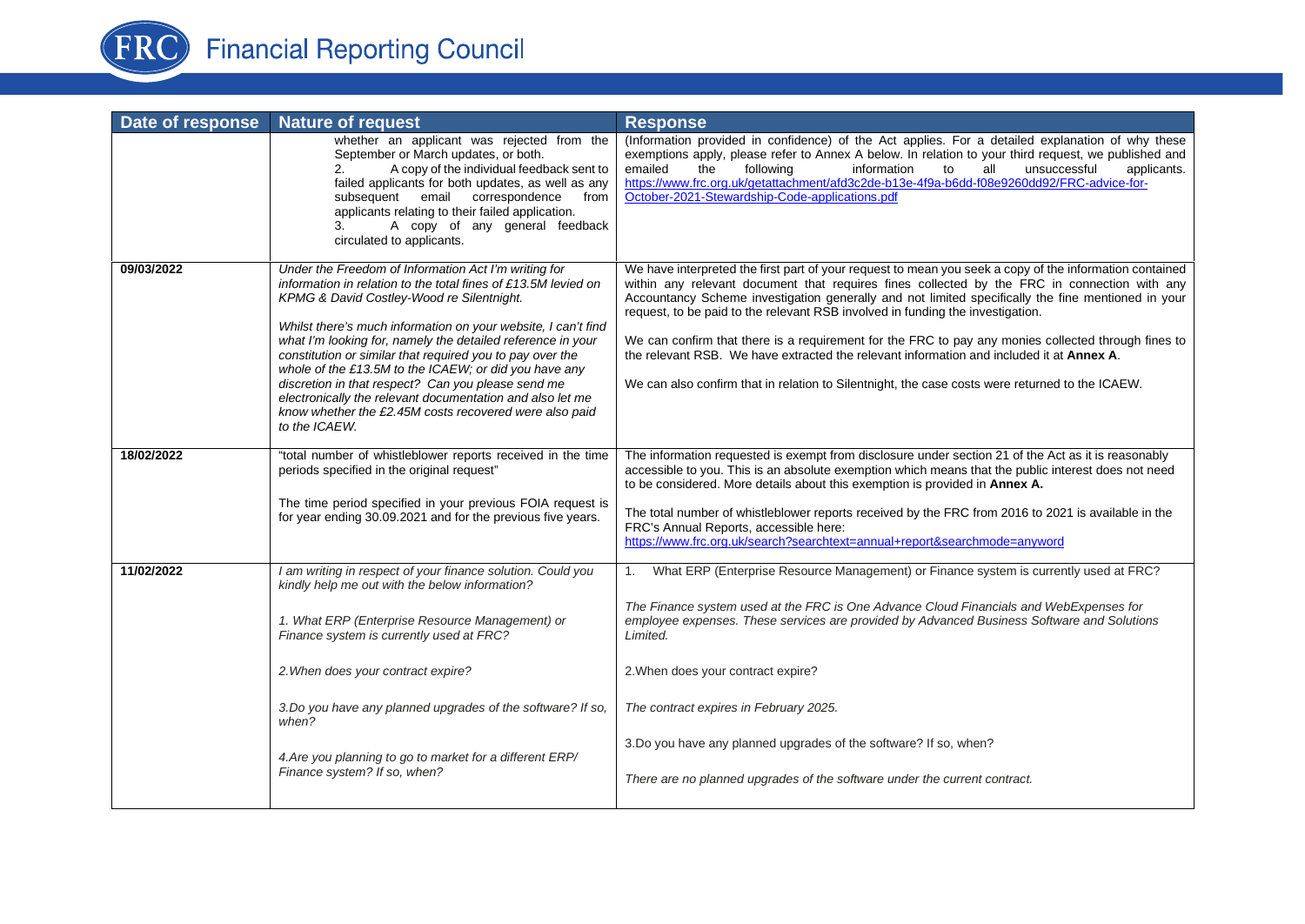

| Date of response | <b>Nature of request</b>                                                                                                                                                   | <b>Response</b>                                                                                                                                                                                                                                                                                          |
|------------------|----------------------------------------------------------------------------------------------------------------------------------------------------------------------------|----------------------------------------------------------------------------------------------------------------------------------------------------------------------------------------------------------------------------------------------------------------------------------------------------------|
|                  | 5. Who is the person responsible for your ERP / Finance<br>system? Please provide full name, title, and<br>contact information if possible.                                | 4. Are you planning to go to market for a different ERP/ Finance system? If so, when?<br>The FRC will carry out a tendering process, either publicly or through a government framework<br>agreement between June to November 2024.                                                                       |
|                  |                                                                                                                                                                            | 5. Who is the person responsible for your ERP / Finance system? Please provide full name, title, and<br>contact information if possible.                                                                                                                                                                 |
|                  |                                                                                                                                                                            | The Senior Financial Planning & Analysis Manager (FP&A Manager) is responsible for the FRC's<br>Finance system and can be contacted via email: Procurement @frc.org.uk.                                                                                                                                  |
|                  |                                                                                                                                                                            | We have withheld disclosure of the name of the FP&A Manager under section 40 (Personal<br>Information) of FOIA as it is personal data concerning another individual. Further information on the<br>application of this exemption is set out in Annex A below.                                            |
|                  |                                                                                                                                                                            | Further information relating to the FRC's contract with Advanced Business Software and Solutions<br>Limited can be found on the government contract finder page, accessible here:<br>https://www.contractsfinder.service.gov.uk/notice/e7aabde9-d60f-43cc-b4f8-<br>867bbec6f09b?origin=SearchResults&p=1 |
| 11/02/2022       | There were some webpages/files which could not be                                                                                                                          | The FRC holds the information requested and was provided in a separate PDF document.                                                                                                                                                                                                                     |
|                  | downloaded due to 'error 404 no page available'.                                                                                                                           |                                                                                                                                                                                                                                                                                                          |
|                  | Page link for 'cases under the accountancy scheme':<br>https://www.frc.org.uk/auditors/enforcement-division/past-<br>cases-accountancy-scheme                              |                                                                                                                                                                                                                                                                                                          |
|                  | Sections are were unable to download:                                                                                                                                      |                                                                                                                                                                                                                                                                                                          |
|                  | <b>Barclays Capital</b><br><b>BAE Systems</b><br>European Home Retail plc<br>Lehman Bros CASS<br>Equitable Life<br>Lehman Bros Repos<br>J P Morgan<br>XL Leisure Group plc |                                                                                                                                                                                                                                                                                                          |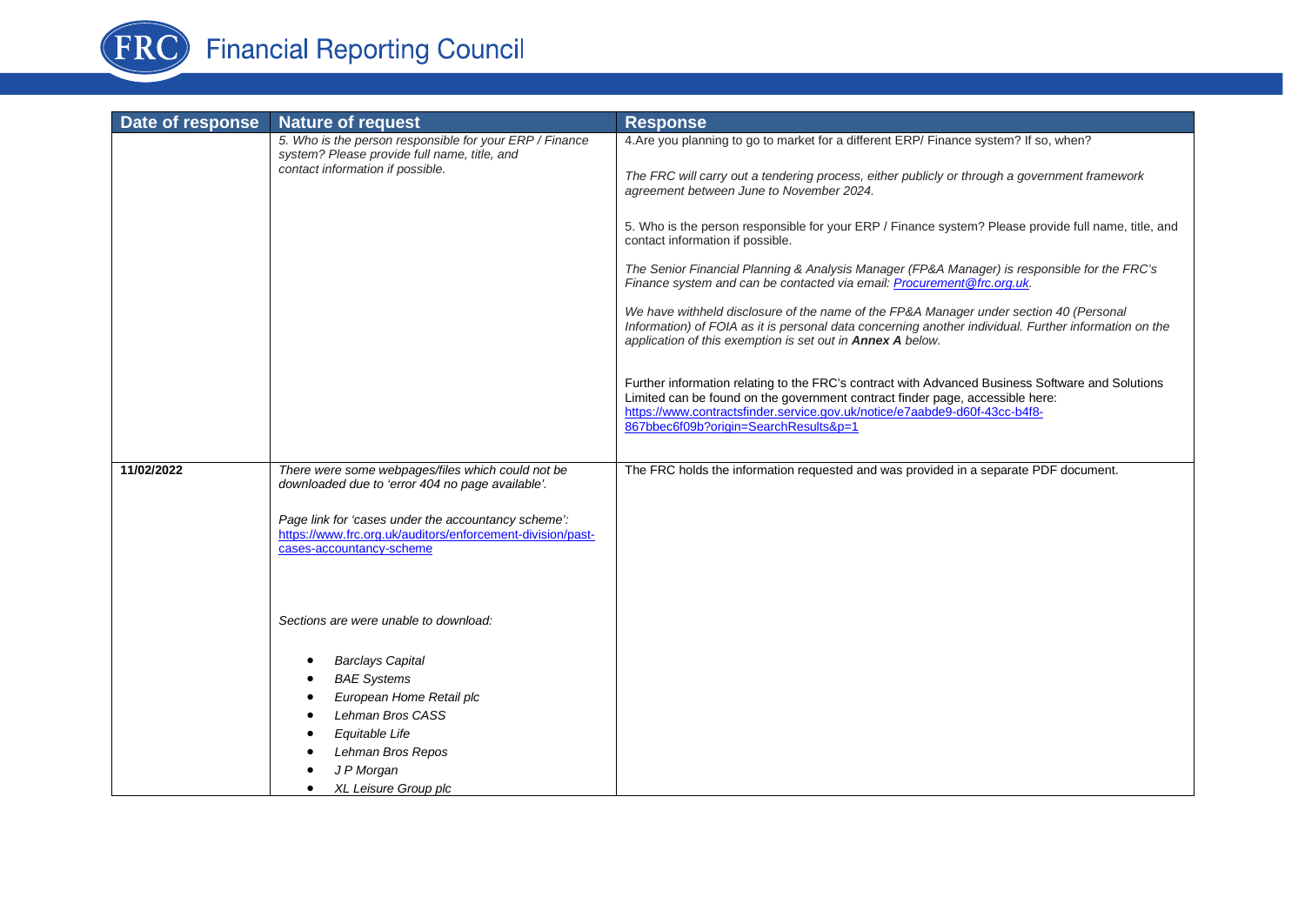

| Date of response | <b>Nature of request</b>                                                                                                                                                                                                                                                                                                                                                                                                                                                                                                                                                                                                                                                                                                                                                                 | <b>Response</b>                                                                                                                                                                                                                                                                                                                                                                                                                                                                                                                                                                                                                                                                                                              |
|------------------|------------------------------------------------------------------------------------------------------------------------------------------------------------------------------------------------------------------------------------------------------------------------------------------------------------------------------------------------------------------------------------------------------------------------------------------------------------------------------------------------------------------------------------------------------------------------------------------------------------------------------------------------------------------------------------------------------------------------------------------------------------------------------------------|------------------------------------------------------------------------------------------------------------------------------------------------------------------------------------------------------------------------------------------------------------------------------------------------------------------------------------------------------------------------------------------------------------------------------------------------------------------------------------------------------------------------------------------------------------------------------------------------------------------------------------------------------------------------------------------------------------------------------|
|                  | <b>Emerging Business</b><br>$\bullet$<br>Mayflower Corp plc                                                                                                                                                                                                                                                                                                                                                                                                                                                                                                                                                                                                                                                                                                                              |                                                                                                                                                                                                                                                                                                                                                                                                                                                                                                                                                                                                                                                                                                                              |
| 11/02/2022       | 1) The dates that the ICAEW provided information to the<br>Institute of Chartered Accountants in Scotland, or any other<br>person, asking that entities in the Register of Statutory<br>Auditors for and/or relating to each of the persons listed as<br>"individuals linked with" the firms of Deloitte LLP and<br>Deloitte NSE LLP as at 23 <sup>rd</sup> March 2021.<br>2) The dates that the firms of Deloitte LLP and Deloitte NSE<br>LLP, and/or any person authorised by those firms, provided<br>the ICAEW with each of the names of those persons such<br>that the ICAEW became obliged by Statute(s) and/or other<br>regulations to update the list of persons listed as<br>"individuals linked with" the firms of Deloitte LLP and<br>Deloitte NSE LLP as at 23rd March 2021. | The FRC does not hold the information requested.                                                                                                                                                                                                                                                                                                                                                                                                                                                                                                                                                                                                                                                                             |
| 04/02/2022       | This is an information request relating to losses and special<br>payments<br>Please include the information for each of the following<br>periods; 2018-19, 2019-20 and 2020-21:<br>The total number of cases of losses in<br>each year.<br>The total cost of losses in each year.<br>An itemisation of each loss including what<br>it was for and how much it cost.<br>The total number of special payments in<br>each year.<br>The total value of special payments in<br>each year.<br>An itemisation of each special payment<br>including what it was for and how much it<br>cost.                                                                                                                                                                                                     | Following our request for clarification, on 25 January 2022 you confirmed that 'losses' means any loss<br>which the organisation was not expecting to make, such as fruitless payments, constructive losses,<br>storage losses, not including contingent liabilities; and 'special payment' mean a one off payment, which<br>could include compensation or ex-gratia payments. You also confirmed that the information you<br>requested was not in the context of enforcement cases. In accordance with your clarification, we have<br>excluded any contractually or statutorily required payments such as salary or redundancy payments.<br>From 2018 to 2021, the FRC has not had any cases of losses or special payments. |
| 04/02/2022       | This is an information request relating to payments made to<br>charities and third sector organisations.<br>Please provide the following information for 2018-19, 2019-                                                                                                                                                                                                                                                                                                                                                                                                                                                                                                                                                                                                                  | From 2018 to 2021, the FRC has not awarded any grants or loans to the charities and third sector<br>organisations listed in your request.                                                                                                                                                                                                                                                                                                                                                                                                                                                                                                                                                                                    |
|                  | 20 and 2020-21:                                                                                                                                                                                                                                                                                                                                                                                                                                                                                                                                                                                                                                                                                                                                                                          |                                                                                                                                                                                                                                                                                                                                                                                                                                                                                                                                                                                                                                                                                                                              |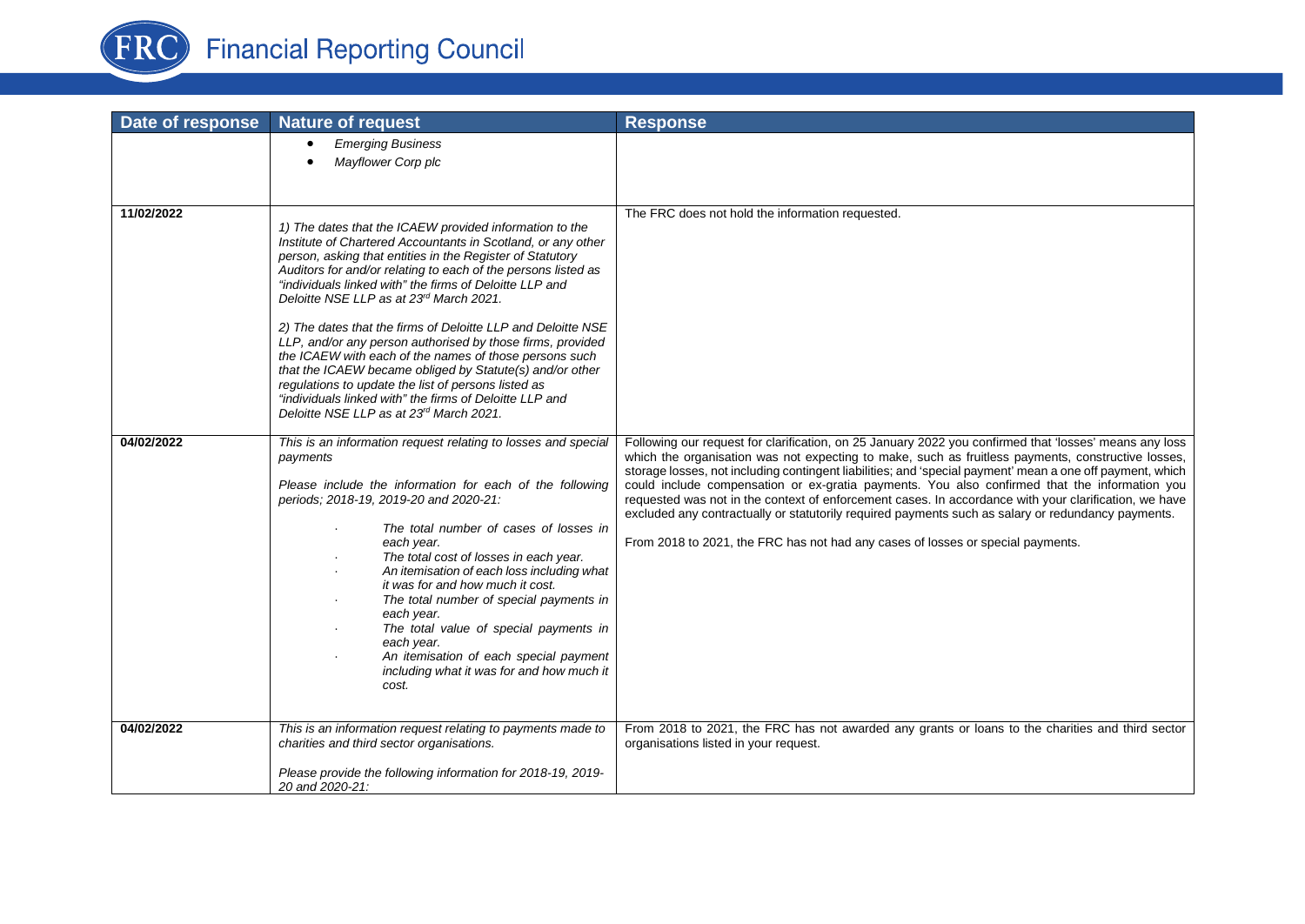

| Date of response | <b>Nature of request</b>                                                                                                                                                                                                                                                                                                                                                                                                                            | <b>Response</b>                                                                                                                               |
|------------------|-----------------------------------------------------------------------------------------------------------------------------------------------------------------------------------------------------------------------------------------------------------------------------------------------------------------------------------------------------------------------------------------------------------------------------------------------------|-----------------------------------------------------------------------------------------------------------------------------------------------|
|                  |                                                                                                                                                                                                                                                                                                                                                                                                                                                     |                                                                                                                                               |
|                  | • The value of grants made to each of the<br>organisations listed below. Please provide the<br>information for each of the three financial<br>years separately, and list all grants separately.<br>• The value of loans made to each of the<br>organisations listed below. Please provide the<br>information for each of the three financial<br>years separately, and list all loans separately.<br>The payments made to charities and third sector |                                                                                                                                               |
|                  | organisations relate to the following only:                                                                                                                                                                                                                                                                                                                                                                                                         |                                                                                                                                               |
|                  | • Royal Society for Public Health (RSPH)<br>• Independent Sage<br>• NHS Confederation<br>• Keep our NHS public<br>• SOS NHS<br>• Care and Support Workers Organise<br>· UNITED VOICES OF THE WORLD<br>• Health Campaigns Together<br>• Doctors for the NHS<br>• We Own It<br>• The People's Assembly<br>• Zero Covid Coalition<br>• Health Campaign Together                                                                                        |                                                                                                                                               |
|                  | • Docs Not Cops                                                                                                                                                                                                                                                                                                                                                                                                                                     |                                                                                                                                               |
|                  | • British Association of Physicians of Indian Origin<br>• Association of Pakistani Physicians of Northern<br>Europe                                                                                                                                                                                                                                                                                                                                 |                                                                                                                                               |
|                  | • Royal College of General Practitioners                                                                                                                                                                                                                                                                                                                                                                                                            |                                                                                                                                               |
|                  | • Royal College of Ophthalmology                                                                                                                                                                                                                                                                                                                                                                                                                    |                                                                                                                                               |
|                  | • Royal College of Psychiatrists                                                                                                                                                                                                                                                                                                                                                                                                                    |                                                                                                                                               |
|                  | • Royal College of Obstetricians and<br>Gynaecologists                                                                                                                                                                                                                                                                                                                                                                                              |                                                                                                                                               |
|                  |                                                                                                                                                                                                                                                                                                                                                                                                                                                     |                                                                                                                                               |
| 31/01/2022       | The FRC's Enforcement Committee has found that Mazars<br>LLP failed to comply with the Regulatory Framework for                                                                                                                                                                                                                                                                                                                                     | Questions 1-3 have not asked for recorded information but instead asked open questions, FOIA does<br>not apply to these parts of the request. |